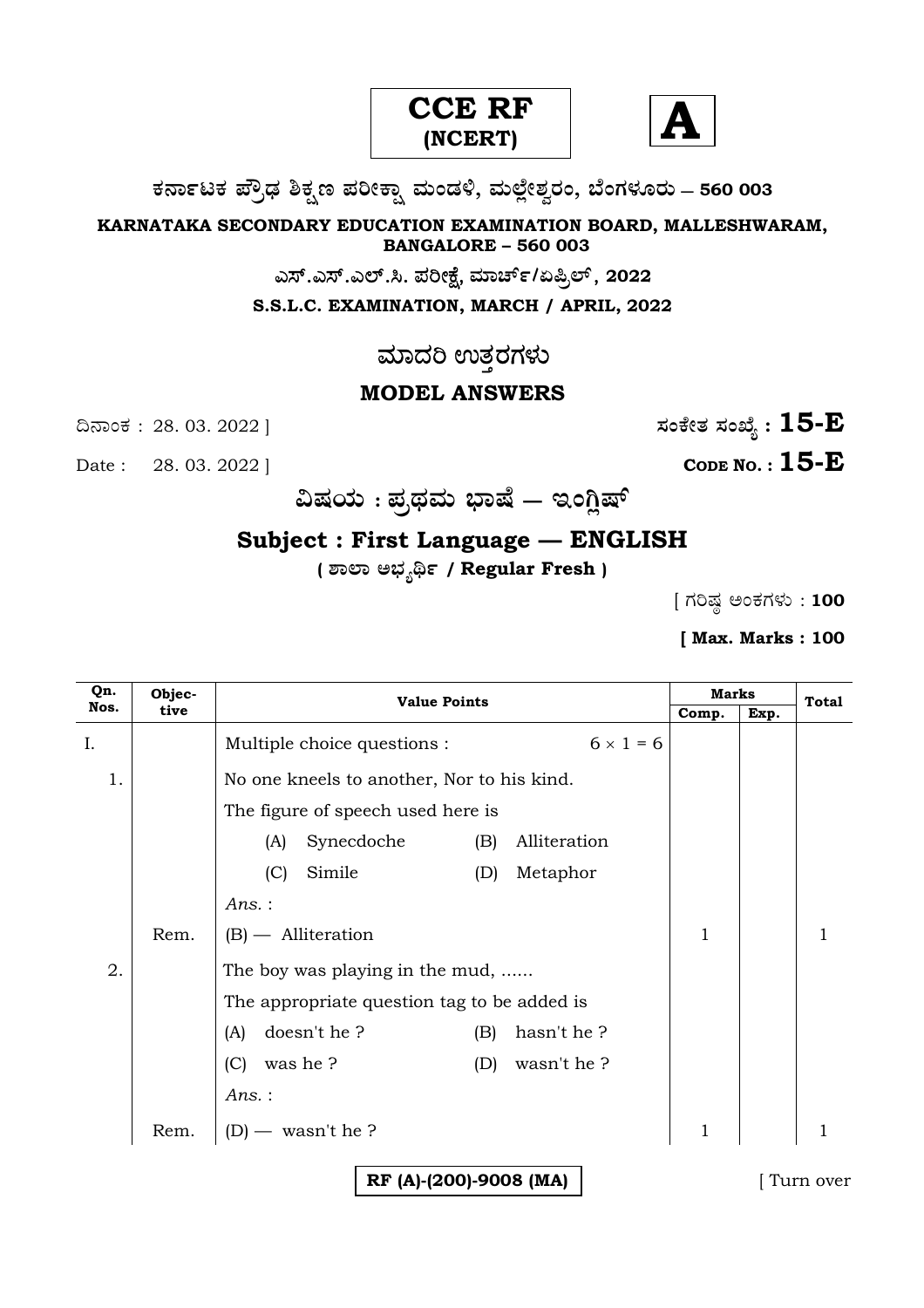|  | ×<br>۰, |  |
|--|---------|--|
|--|---------|--|

**15-E** 2 **CCE RF**

| Qn.  | Objec- | <b>Value Points</b>                                       | Marks       |      | <b>Total</b> |
|------|--------|-----------------------------------------------------------|-------------|------|--------------|
| Nos. | tive   |                                                           | Comp.       | Exp. |              |
| 3.   |        | The princess was declared as  heiress of                  |             |      |              |
|      |        | greatest empire.                                          |             |      |              |
|      |        | The appropriate articles to be filled in the blanks       |             |      |              |
|      |        | are                                                       |             |      |              |
|      |        | the, a<br>(A)<br>(B)<br>a, a                              |             |      |              |
|      |        | (C)<br>an, the<br>(D)<br>a, an                            |             |      |              |
|      |        | $Ans.$ :                                                  |             |      |              |
|      | Rem.   | $(C)$ — an, the                                           | $\mathbf 1$ |      | 1            |
| 4.   |        | Yesterday, I saw a boy. He , sitting under                |             |      |              |
|      |        | the tree.                                                 |             |      |              |
|      |        | The correct form of the verb to be filled in the blank    |             |      |              |
|      |        | is                                                        |             |      |              |
|      |        | is crying<br>(B)<br>was crying<br>(A)                     |             |      |              |
|      |        | (C) were crying<br>(D)<br>will be crying.                 |             |      |              |
|      |        | $Ans.$ :                                                  |             |      |              |
|      | Rem.   | $(B)$ — was crying                                        | 1           |      | 1            |
| 5.   |        | I can feel the <i>fragrance</i> of those beautiful roses. |             |      |              |
|      |        | The meaning of the underlined word is                     |             |      |              |
|      |        | (A)<br>taste<br>(B)<br>scent                              |             |      |              |
|      |        | (D)<br>shape<br>(C)<br>appearance                         |             |      |              |
|      |        | $Ans.$ :                                                  |             |      |              |
|      | Rem.   | $(B)$ - scent                                             | $\mathbf 1$ |      | 1            |
| 6.   |        | She can achieve more and she can succeed in that          |             |      |              |
|      |        | field.                                                    |             |      |              |
|      |        | The language function of the underlined word is           |             |      |              |
|      |        | permission<br>request<br>(A)<br>(B)                       |             |      |              |
|      |        | ability<br>suggestion<br>(C)<br>(D)                       |             |      |              |
|      |        | $Ans.$ :                                                  |             |      |              |
|      | Rem.   | $(C)$ - ability                                           | 1           |      | 1            |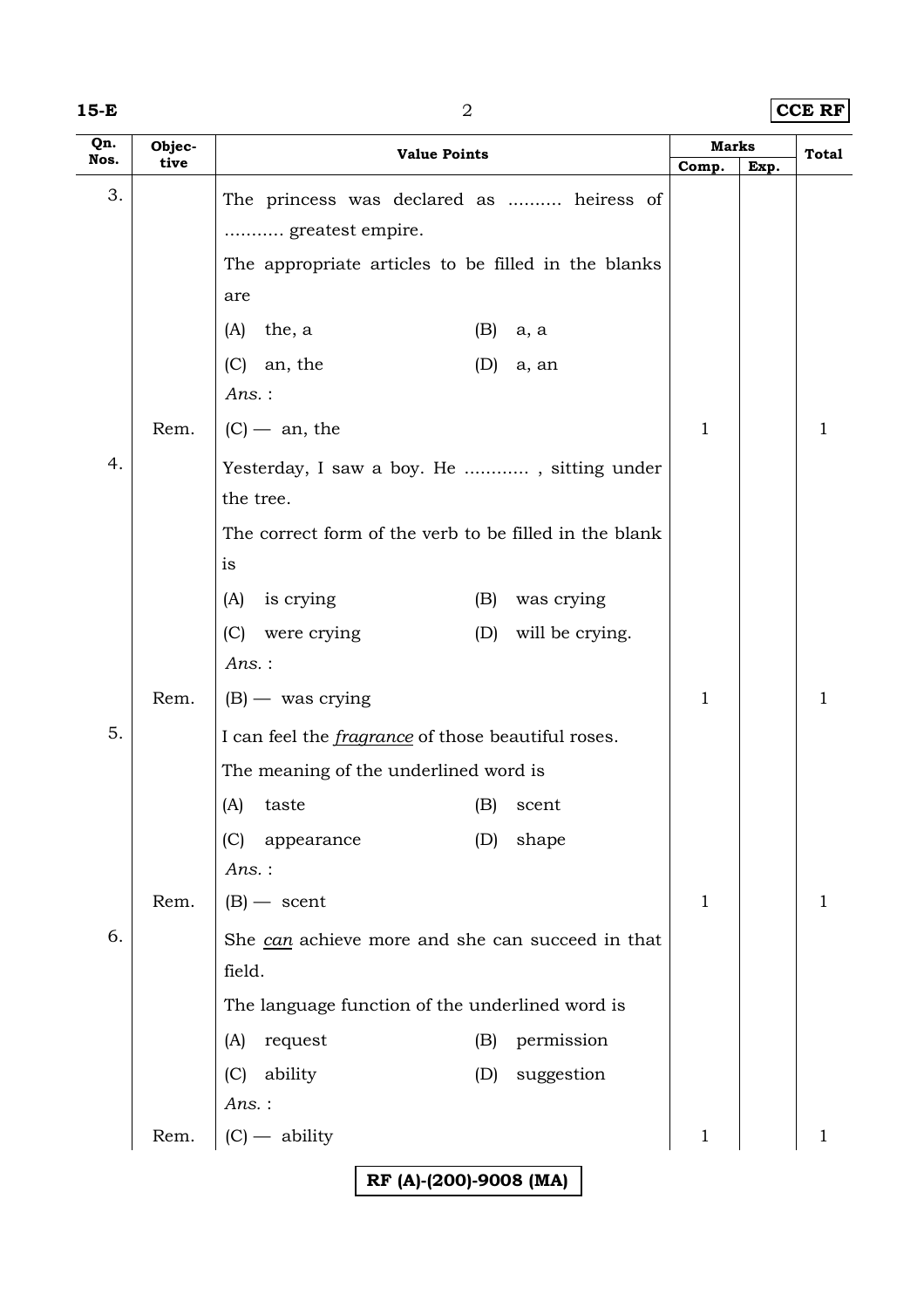| $ CCE$ RF $ $ | 15-E |
|---------------|------|
|               |      |

| Qn.  | Objec- | <b>Value Points</b>                                 |              | <b>Marks</b> |       |
|------|--------|-----------------------------------------------------|--------------|--------------|-------|
| Nos. | tive   |                                                     | Comp.        | Exp.         | Total |
| II.  |        | Observe the relationship in the first pair of words |              |              |       |
|      |        | and complete the second pair accordingly in the     |              |              |       |
|      |        | $4 \times 1 = 4$<br>following:                      |              |              |       |
| 7.   |        | Possible : Impossible :: Honour :                   |              |              |       |
|      |        | $Ans.$ :                                            |              |              |       |
|      | Comp.  | Dishonour                                           | $\mathbf 1$  |              | 1     |
| 8.   |        | Direct : Direction :: Admire :                      |              |              |       |
|      |        | $Ans.$ :                                            |              |              |       |
|      | Comp.  | Admiration                                          | $\mathbf{1}$ |              | 1     |
| 9.   |        | Do: Done:: Awake:                                   |              |              |       |
|      |        | $Ans.$ :                                            |              |              |       |
|      | Comp.  | Awaken                                              | 1            |              | 1     |
| 10.  |        | Road: Rode: Scene:                                  |              |              |       |
|      |        | $Ans.$ :                                            |              |              |       |
|      | Comp.  | Seen                                                | 1            |              | 1     |
| III. |        | $3 \times 1 = 3$<br>Rewrite as directed :           |              |              |       |
| 11.  |        | Change the voice of the sentence :                  |              |              |       |
|      |        | Let me do this work.                                |              |              |       |
|      |        | Ans.:                                               |              |              |       |
|      | Comp.  | Let this work be done by me.                        |              |              |       |
|      |        | Or – Let this work be done.                         | 1            |              |       |
| 12.  |        | Frame a question to get the underlined words as     |              |              |       |
|      |        | answer:                                             |              |              |       |
|      |        | Swami Vivekananda went to Chicago to fulfil the     |              |              |       |
|      |        | wish of his master.                                 |              |              |       |
|      |        | $Ans.$ :                                            |              |              |       |
|      | Comp.  | Why did Swami Vivekananda go to Chicago ?           | 1            |              |       |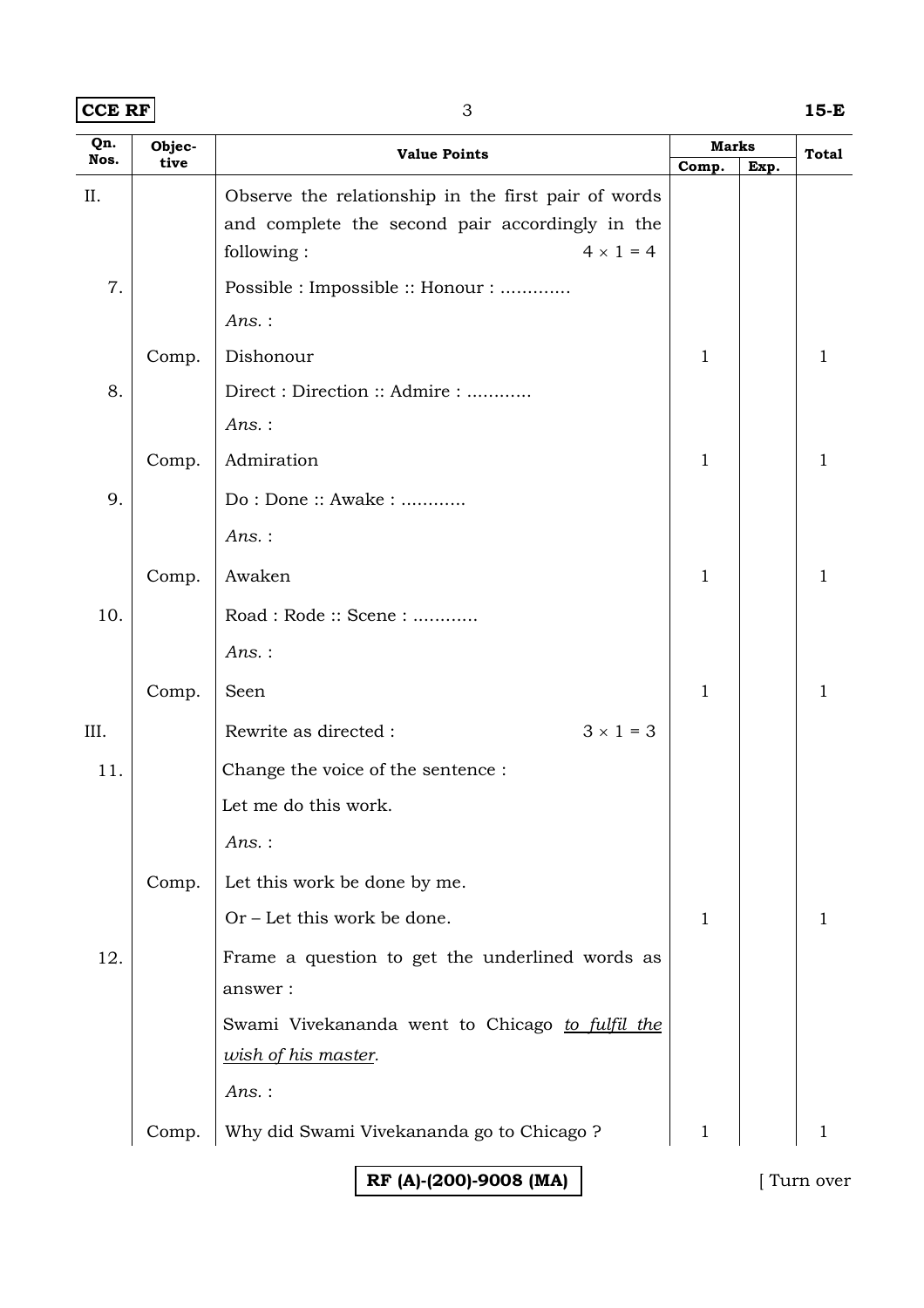|  | ۰, |  |
|--|----|--|
|--|----|--|

**15-E** 4 **CCE RF**

| Qn.  | Objec- |                                                             |              | <b>Marks</b> |             |
|------|--------|-------------------------------------------------------------|--------------|--------------|-------------|
| Nos. | tive   | <b>Value Points</b>                                         | Comp.        | Exp.         | Total       |
| 13.  |        | Change the given sentence into a negative<br>sentence :     |              |              |             |
|      |        | He will fulfil the expectations of his parents.             |              |              |             |
|      |        | Ans.:                                                       |              |              |             |
|      | Comp.  | He will not fulfil the expectations of his parents.         | $\mathbf{1}$ |              | 1           |
| IV.  |        | Answer the following questions in a sentence each :         |              |              |             |
|      |        | $7 \times 1 = 7$                                            |              |              |             |
| 14.  |        | What does Chubukov at first suspect that Lomov              |              |              |             |
|      |        | has come for ?                                              |              |              |             |
|      |        | $Ans.$ :                                                    |              |              |             |
|      | Rem.   | To borrow money from him.                                   | $\mathbf 1$  |              | 1           |
| 15.  |        | What is a dust of snow according to the poet?               |              |              |             |
|      |        | Ans.:                                                       |              |              |             |
|      | Rem.   | Particles of snow fallen on the tree.                       | $\mathbf 1$  |              | $\mathbf 1$ |
| 16.  |        | Name any two characters in the poem 'The tale of            |              |              |             |
|      |        | Custard the Dragon'.                                        |              |              |             |
|      |        | Ans.:                                                       |              |              |             |
|      | Rem.   | Belinda, a kitten, a grey mouse, a dog, a wagon and         |              |              |             |
|      |        | little pet dragon<br>$($ any $two)$                         | $\mathbf{1}$ |              | 1           |
| 17.  |        | Where does the stranger go with the desire for<br>solitude? |              |              |             |
|      |        | $Ans.$ :                                                    |              |              |             |
|      | Rem.   | He went to a local inn in the village of Iping.             | 1            |              | 1           |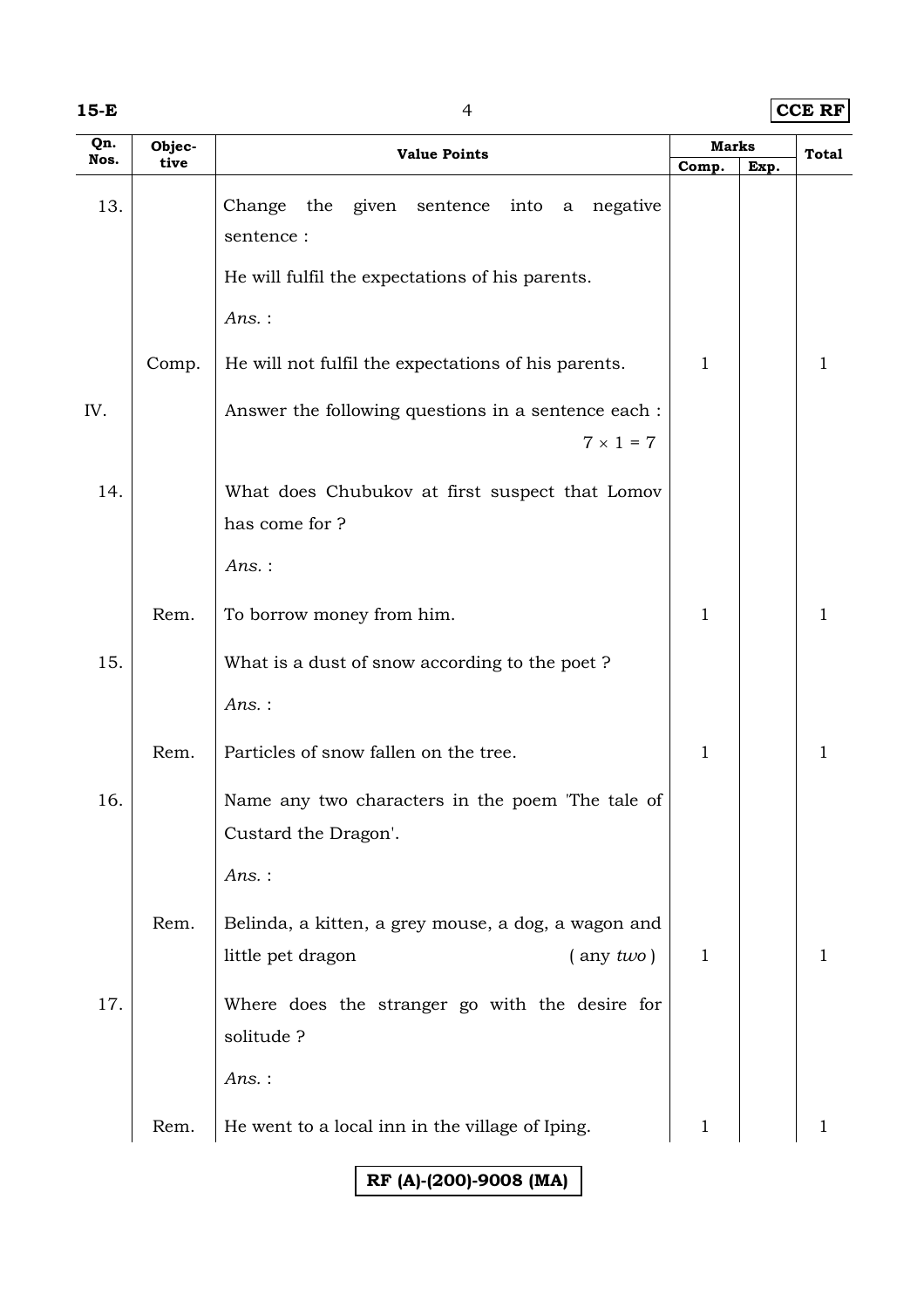| $ CCE$ RF $ $ | 15-E |
|---------------|------|
|               |      |

| Qn.  | Objec- | <b>Value Points</b>                                            | <b>Marks</b> |      | <b>Total</b>   |  |
|------|--------|----------------------------------------------------------------|--------------|------|----------------|--|
| Nos. | tive   |                                                                | Comp.        | Exp. |                |  |
| 18.  |        | What are the things which angered Matilda?                     |              |      |                |  |
|      |        | $Ans.$ :                                                       |              |      |                |  |
|      |        |                                                                |              |      |                |  |
|      | Rem.   | Poverty in the apartment, the shabby walls and                 |              |      |                |  |
|      |        | worn out chairs.                                               | 1            |      | 1              |  |
| 19.  |        | Where does Matilda's husband work?                             |              |      |                |  |
|      |        | $Ans.$ :                                                       |              |      |                |  |
|      | Rem.   | In the office of the Board of Education.                       | $\mathbf{1}$ |      | 1              |  |
| 20.  |        | Where did Richard raise the flock of butterflies?              |              |      |                |  |
|      |        | $Ans.$ :                                                       |              |      |                |  |
|      | Rem.   | In the basement of his house.                                  | 1            |      | 1              |  |
|      |        |                                                                |              |      |                |  |
| V.   |        | Answer the following questions in two to three                 |              |      |                |  |
|      |        | $7 \times 2 = 14$<br>sentences each:                           |              |      |                |  |
| 21.  |        | What was the unusual reason behind sending Bholi<br>to school? |              |      |                |  |
|      |        |                                                                |              |      |                |  |
|      |        | $Ans.$ :                                                       |              |      |                |  |
|      | Rem.   | - she has ugly face, lack of sense.                            |              |      |                |  |
|      |        | the chance of her getting married were meek.                   |              |      |                |  |
|      |        | parents wanted to shift their worry to teachers.               | $\mathbf{1}$ | 1    | $\overline{2}$ |  |
| 22.  |        | Describe the appearance and condition of Tricki                |              |      |                |  |
|      |        | before it was admitted to the hospital.                        |              |      |                |  |
|      |        | Ans.:                                                          |              |      |                |  |
|      | Comp.  | Tricki has become hugely fat.                                  |              |      |                |  |
|      |        | his eyes were blood shot and rheumy.                           |              |      |                |  |
|      |        | tongue lolled from his jaws.                                   | $\mathbf{1}$ |      |                |  |
|      |        |                                                                |              |      |                |  |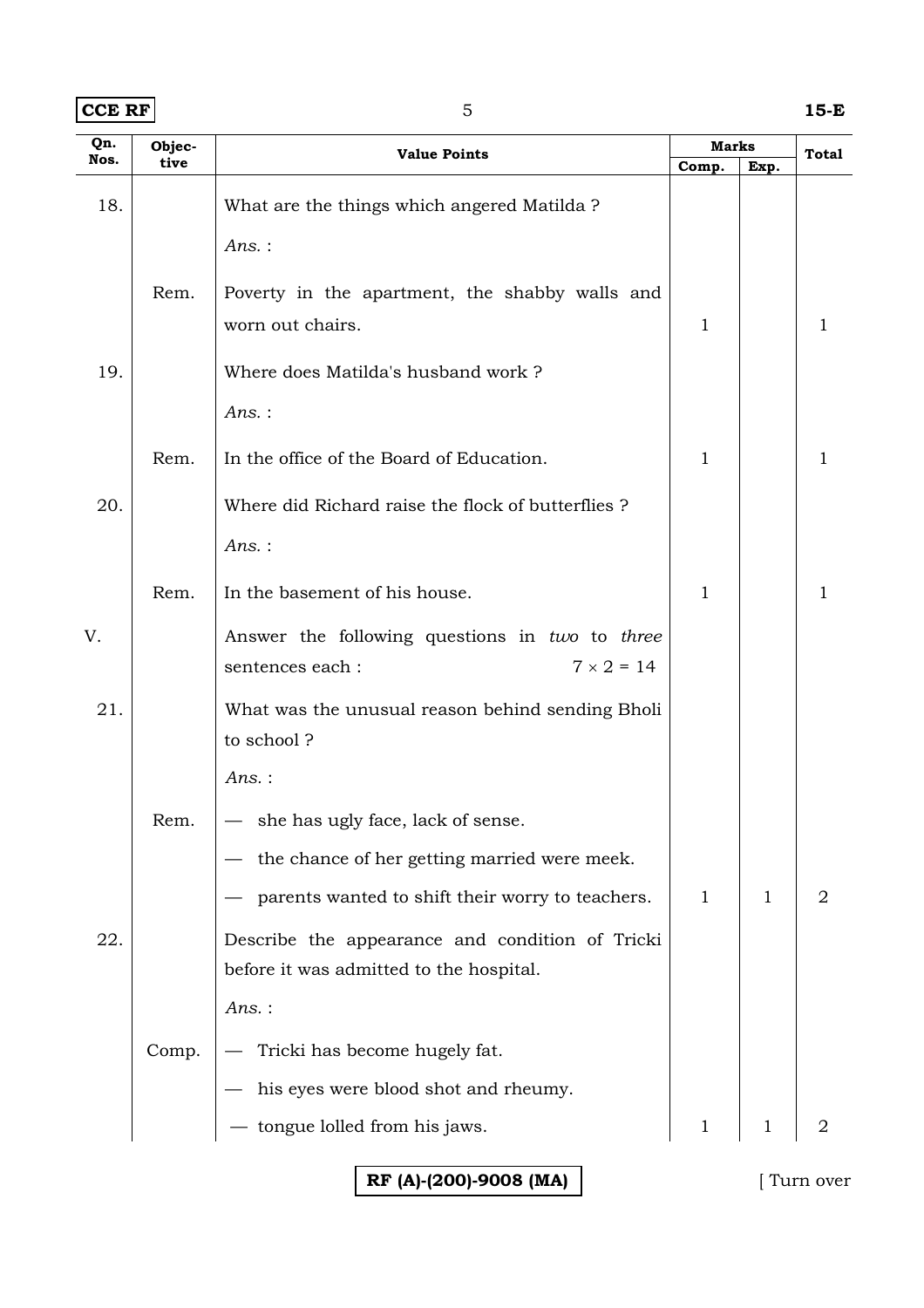**15-E** 6 **CCE RF**

| Qn.  | Objec- | <b>Value Points</b>                                |              | <b>Marks</b> |                |
|------|--------|----------------------------------------------------|--------------|--------------|----------------|
| Nos. | tive   |                                                    | Comp.        | Exp.         | <b>Total</b>   |
| 23.  |        | How does Ausable manage to make Max believe        |              |              |                |
|      |        | that there is a balcony attached to his room?      |              |              |                |
|      |        | $Ans.$ :                                           |              |              |                |
|      | Comp.  | By telling Max that the second time in a month     |              |              |                |
|      |        | that somebody has got into his room through        |              |              |                |
|      |        | that balcony.                                      |              |              |                |
|      |        | He can get into it from the empty room two         |              |              |                |
|      |        | doors down.                                        | 1            | 1            | $\overline{2}$ |
| 24.  |        | What is the underlying message of the poem "Dust"  |              |              |                |
|      |        | of Snow"?                                          |              |              |                |
|      |        | $Ans.$ :                                           |              |              |                |
|      | Appr.  | - In our busy life we should enjoy nature.         |              |              |                |
|      |        | We should have a positive outlook even towards     |              |              |                |
|      |        | simple act.                                        |              |              |                |
|      |        | They can lead to the learning of greater lessons.  | $\mathbf{1}$ | 1            | $\overline{2}$ |
| 25.  |        | How did the young seagull's mother try to motivate |              |              |                |
|      |        | him to fly?                                        |              |              |                |
|      |        | $Ans.$ :                                           |              |              |                |
|      | Appr.  | She had picked up a piece of fish and came         |              |              |                |
|      |        | near him.                                          |              |              |                |
|      |        | She halted her wings.                              |              |              |                |
|      |        | He came forward to get that fish.                  | 1            | 1            | 2              |
| 26.  |        | How does Rajvir explain about drinking of tea?     |              |              |                |
|      |        | Ans.:                                              |              |              |                |
|      | Comp.  | Tea was first drunk in China as far back as        |              |              |                |
|      |        | 2700 BC.                                           |              |              |                |
|      |        | Tea came to Europe in 16th century.                |              |              |                |
|      |        | It was drunk more as medicine than as              |              |              |                |
|      |        | beverage.                                          | $\mathbf 1$  |              | 2              |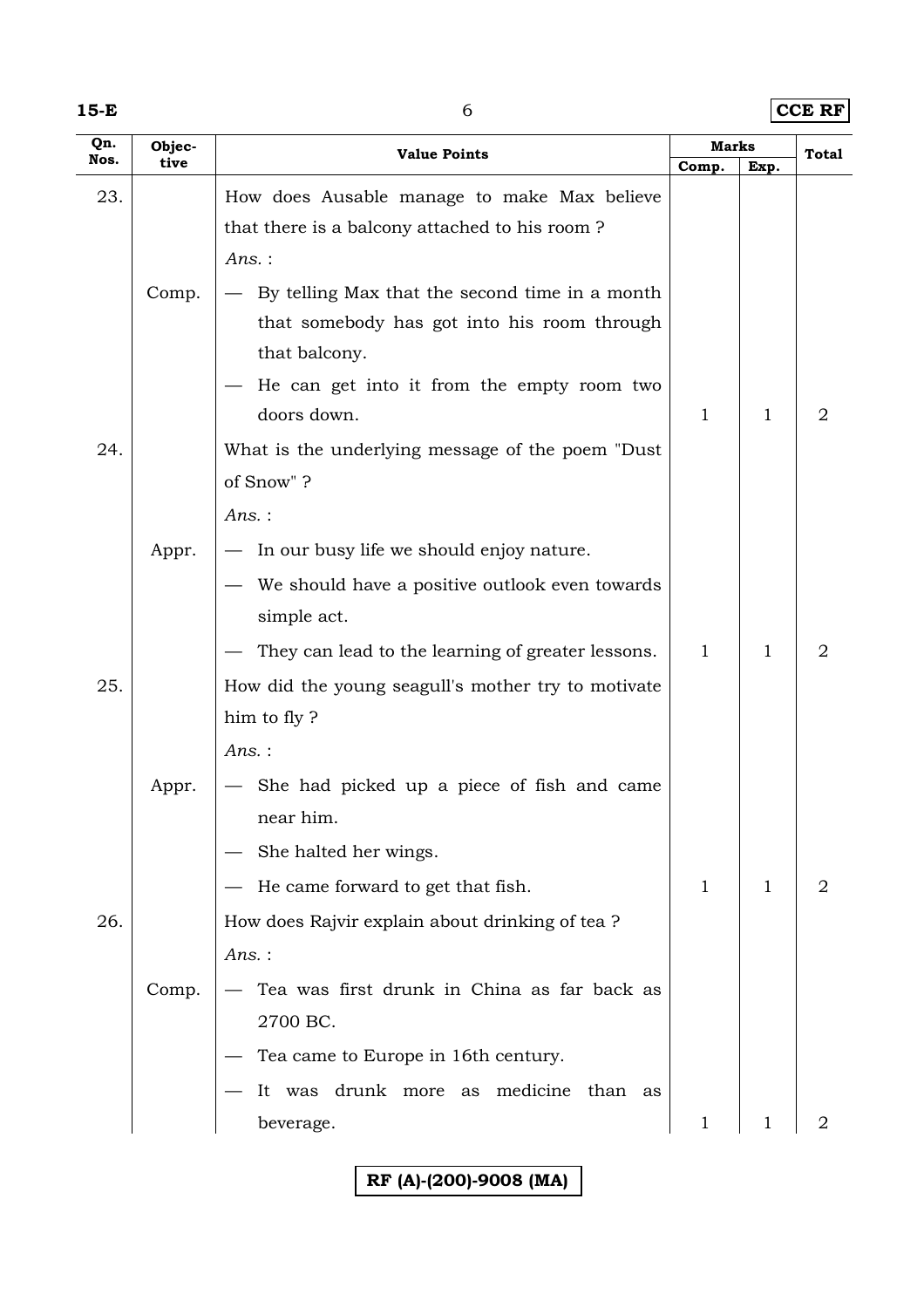## **CCE RF** 7 **15-E**

| Qn.  | Objec- | <b>Value Points</b>                                                                                             | Marks        |              | Total          |
|------|--------|-----------------------------------------------------------------------------------------------------------------|--------------|--------------|----------------|
| Nos. | tive   |                                                                                                                 | Comp.        | Exp.         |                |
| 27.  |        | Who took the lawyer to Lutkin's mother ? What did                                                               |              |              |                |
|      |        | he tell about the lady?                                                                                         |              |              |                |
|      |        | <b>OR</b>                                                                                                       |              |              |                |
|      |        | What did Ebright do to win Eighth grade project?                                                                |              |              |                |
|      |        | Ans.:                                                                                                           |              |              |                |
|      | Rem.   | - The hack driver / Lutkins himself took the<br>lawyer to his mother.                                           |              |              |                |
|      |        | She was nine feet tall and four feet thick                                                                      |              |              |                |
|      |        | Quick as a cat.                                                                                                 | 1            | $\mathbf{1}$ | $\overline{2}$ |
|      |        | <b>OR</b>                                                                                                       |              |              |                |
|      | Rem.   | Ebright tried to find the cause of a viral disease<br>that kills caterpillars.                                  |              |              |                |
|      |        | Thought that disease would be carried by<br>beetles.                                                            |              |              |                |
|      |        | Tried raising caterpillars in the company of<br>beetles.                                                        | $\mathbf{1}$ | $\mathbf{1}$ | 2              |
| VI.  |        | $3 \times 2 = 6$<br>Rewrite as directed :                                                                       |              |              |                |
| 28.  |        | Change the following sentence to the other two                                                                  |              |              |                |
|      |        | degrees of comparison.                                                                                          |              |              |                |
|      |        | Corona is more dangerous than any other virus.                                                                  |              |              |                |
|      |        | Ans.:                                                                                                           |              |              |                |
|      | Exp.   | <i>Positive</i> : No other virus is as dangerous as Corona.<br>Superlative: Corona is the most dangerous virus. | 1            | $\mathbf{1}$ | 2              |
| 29.  |        | Change the following sentence to reported speech :                                                              |              |              |                |
|      |        | Rajat said to Sharan "Have you seen anyone                                                                      |              |              |                |
|      |        | roaming around your house yesterday ?"<br>$Ans.$ :                                                              |              |              |                |
|      | Comp.  | Rajat asked Sharan if/whether he had seen anyone                                                                |              |              |                |
|      |        | roaming around his house the previous day/the day                                                               |              |              |                |
|      |        | before.                                                                                                         | 1            |              | 2              |
|      |        |                                                                                                                 |              |              |                |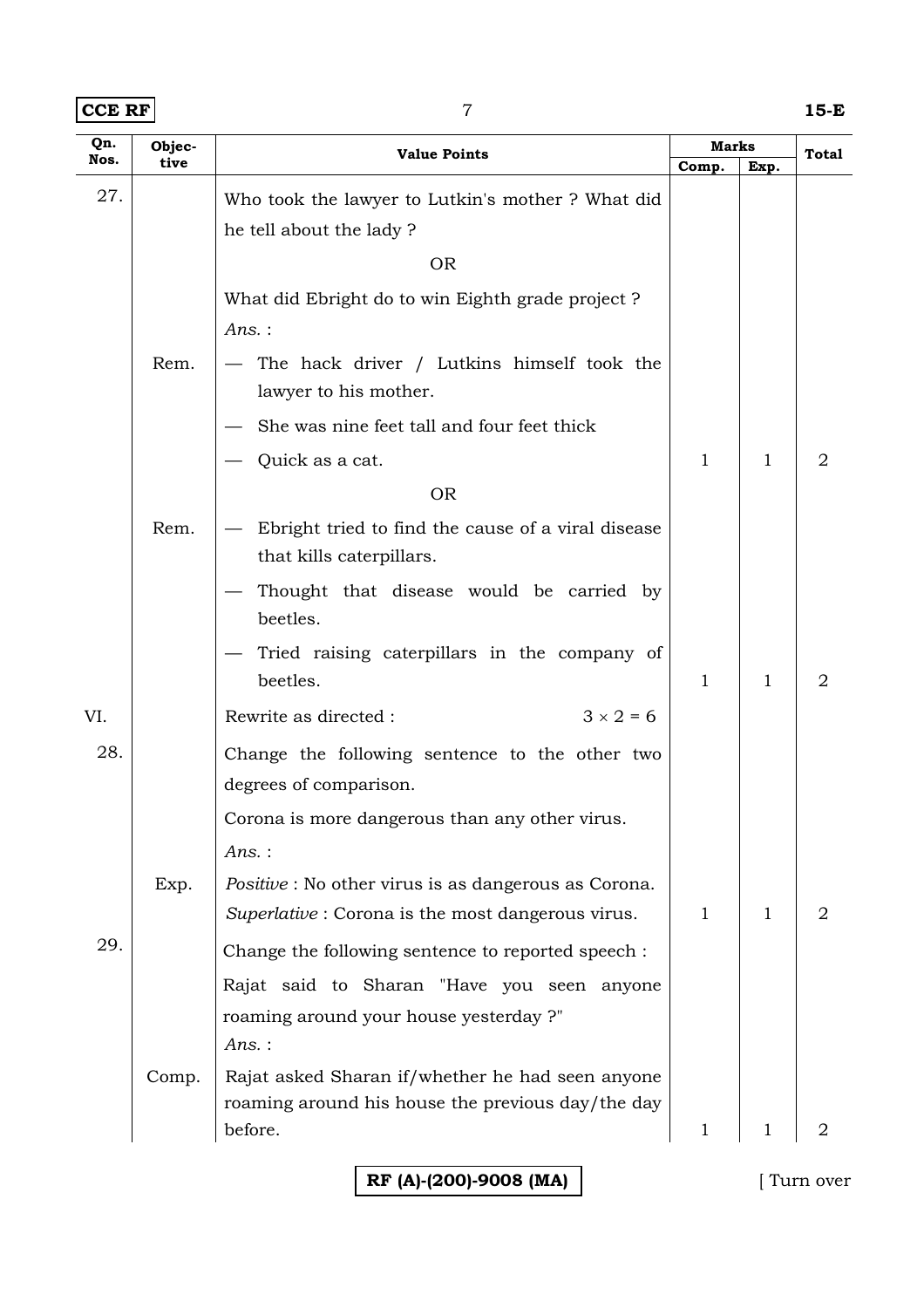|  | ×<br>۰, |  |
|--|---------|--|
|--|---------|--|

**15-E** 8 **CCE RF**

| Qn.<br>Nos. | Objec- | <b>Marks</b><br><b>Value Points</b>                       |              |              | Total          |
|-------------|--------|-----------------------------------------------------------|--------------|--------------|----------------|
|             | tive   |                                                           | Comp.        | Exp.         |                |
| 30.         |        | Combine the sentences using                               |              |              |                |
|             |        | too  to<br>a)                                             |              |              |                |
|             |        | So  that<br>b)                                            |              |              |                |
|             |        | Abhimanyu was very young. He could not defeat             |              |              |                |
|             |        | enemies.                                                  |              |              |                |
|             |        | Ans.:                                                     |              |              |                |
|             | Comp.  | a) too  to                                                |              |              |                |
|             |        | Abhimanyu was too young to defeat enemies.                | 1            |              |                |
|             |        | So  that<br>b)                                            |              |              |                |
|             |        | Abhimanyu was so young that he could not                  |              |              |                |
|             |        | defeat enemies.                                           | $\mathbf{1}$ |              | $\overline{2}$ |
| VII.        |        | Answer the following questions in five-six sentences      |              |              |                |
|             |        | $6 \times 3 = 18$<br>each:                                |              |              |                |
| 31.         |        | What are the elders in Goa nostalgic about ?              |              |              |                |
|             |        | Ans.:                                                     |              |              |                |
|             | Comp.  | Elders are nostalgic about old Portuguese days.           |              |              |                |
|             |        | Their famous bread loaves                                 |              |              |                |
|             |        | Makers are still there                                    |              |              |                |
|             |        | They have mixers, moulders, furnaces.                     |              |              |                |
|             |        | The fire in the furnaces has not yet been<br>extinguished |              |              |                |
|             |        |                                                           |              |              |                |
|             |        | The thud and jingle of baker's bamboo.                    |              |              |                |
|             |        | Their sons carried on the same profession of              |              |              |                |
|             |        | baking.                                                   | 2            | $\mathbf{1}$ | 3              |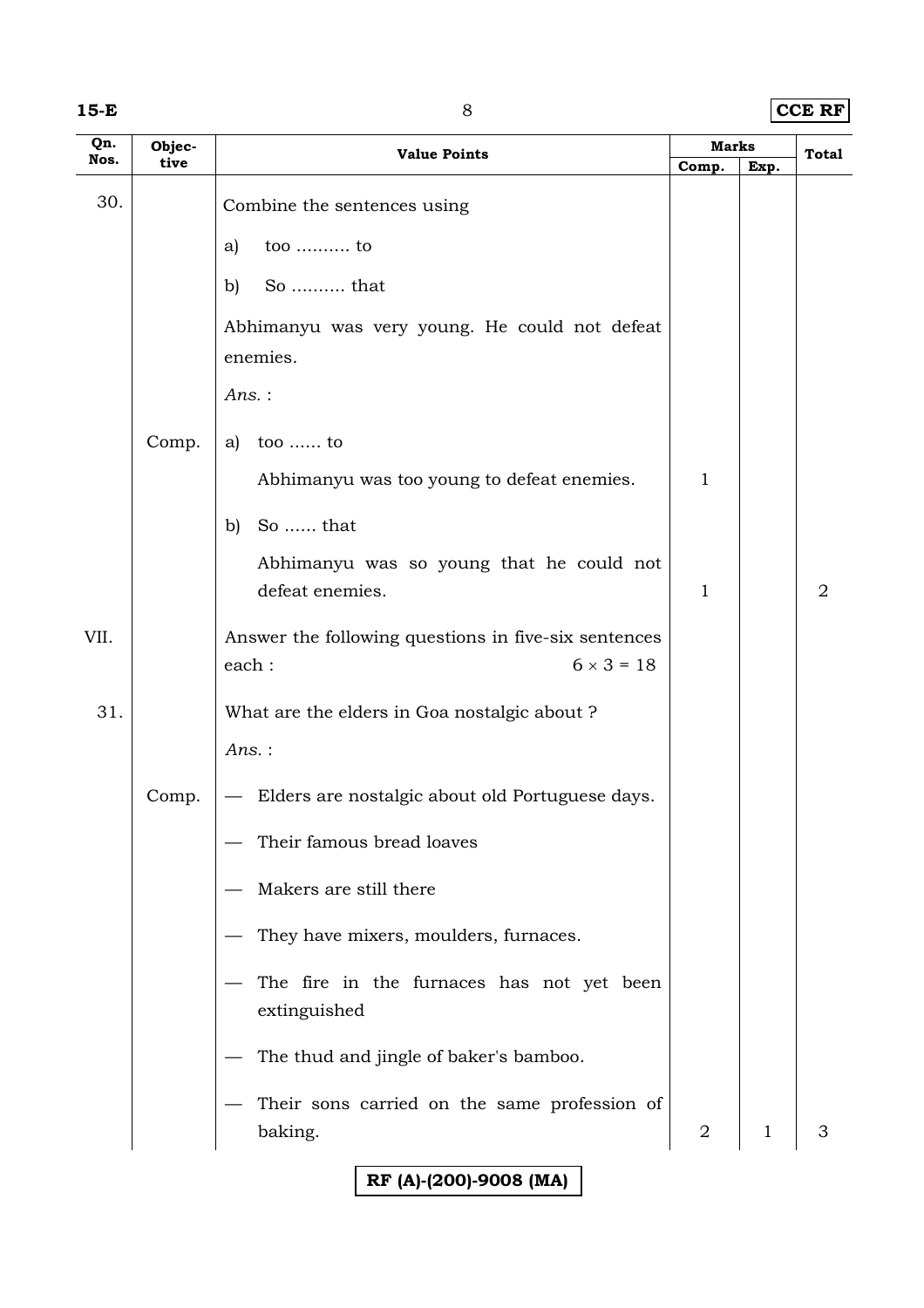| Nos.<br>tive<br>Comp.<br>32.<br>How did Buddha explain the mortal life in the world<br>with examples ?<br>$Ans.$ :<br>The life of the mortals is troubled and brief.<br>Exp.<br>No one can avoid death<br>Death is the nature of living beings.<br>As ripe fruits are in danger of falling. | Exp. | <b>Total</b> |
|---------------------------------------------------------------------------------------------------------------------------------------------------------------------------------------------------------------------------------------------------------------------------------------------|------|--------------|
|                                                                                                                                                                                                                                                                                             |      |              |
|                                                                                                                                                                                                                                                                                             |      |              |
|                                                                                                                                                                                                                                                                                             |      |              |
|                                                                                                                                                                                                                                                                                             |      |              |
|                                                                                                                                                                                                                                                                                             |      |              |
|                                                                                                                                                                                                                                                                                             |      |              |
|                                                                                                                                                                                                                                                                                             |      |              |
|                                                                                                                                                                                                                                                                                             |      |              |
| Vessels are made by potters and are broken at<br>the end.                                                                                                                                                                                                                                   |      |              |
| Young, old, adults, fools, wise all are subject to<br>death<br>$\overline{2}$                                                                                                                                                                                                               | 1    | 3            |
| 33.<br>Narrate the incident of the boy robbing money in                                                                                                                                                                                                                                     |      |              |
| Anil's house.                                                                                                                                                                                                                                                                               |      |              |
| $Ans.$ :                                                                                                                                                                                                                                                                                    |      |              |
| Anil was asleep.<br>Comp.<br>$\hspace{0.05cm}$                                                                                                                                                                                                                                              |      |              |
| The boy sat up on the floor.                                                                                                                                                                                                                                                                |      |              |
| Thought of catching 10.30 Express to Lucknow                                                                                                                                                                                                                                                |      |              |
| after stealing money.                                                                                                                                                                                                                                                                       |      |              |
| Anil was sleeping peacefully, his face was clear<br>and unlined.                                                                                                                                                                                                                            |      |              |
| He slid his hand under the mattress.                                                                                                                                                                                                                                                        |      |              |
| He drew the notes out without a sound.                                                                                                                                                                                                                                                      |      |              |
| The boy quickly crawled out of the room<br>$\overline{2}$                                                                                                                                                                                                                                   | 1    | З            |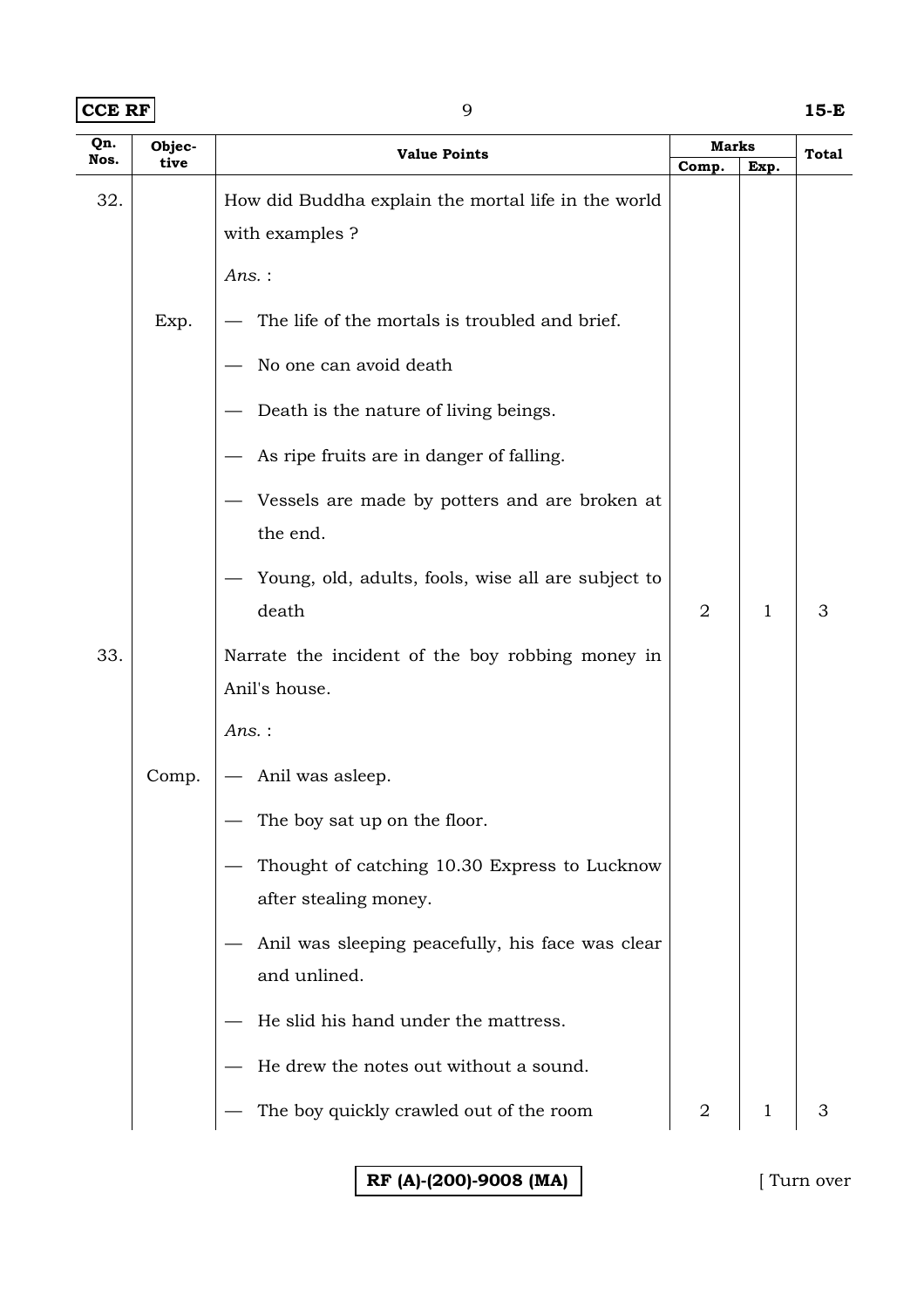|  | ×<br>×<br>v |  |
|--|-------------|--|
|--|-------------|--|

**15-E**  $10$  **CCE RF** 

| Qn.<br>Nos. | Objec-<br>tive | <b>Value Points</b>                                              | Marks          |      | Total |
|-------------|----------------|------------------------------------------------------------------|----------------|------|-------|
|             |                |                                                                  | Comp.          | Exp. |       |
| 34.         |                | Write a brief note on the contrast between the life of           |                |      |       |
|             |                | the tiger in the zoo and in the forest and variations            |                |      |       |
|             |                | in his mood.                                                     |                |      |       |
|             |                | $Ans.$ :                                                         |                |      |       |
|             | Expr.          | In zoo he has no freedom, he is kept in the<br>$\hspace{0.05cm}$ |                |      |       |
|             |                | cage.                                                            |                |      |       |
|             |                | He feels angry, frustrated and helpless.                         |                |      |       |
|             |                | In zoo he hears the sound of patrolling cars.                    |                |      |       |
|             |                | In the forest, he is hiding and sliding in long                  |                |      |       |
|             |                | grass near waterhole.                                            |                |      |       |
|             |                | He frightens other animals                                       |                |      |       |
|             |                | The way he terrorises the villagers.                             |                |      |       |
|             |                | In cage he pays no attention to the visitors.                    |                |      |       |
|             |                | He stared at the stars at night.                                 | 2              | 1    | 3     |
| 35.         |                | Explain about the girl Amanda, her condition and                 |                |      |       |
|             |                | her feeling.                                                     |                |      |       |
|             |                | $Ans.$ :                                                         |                |      |       |
|             | Exp.           | Amanda is a child, whose parents are forever                     |                |      |       |
|             |                | nagging her about what to do and what not to                     |                |      |       |
|             |                | do.                                                              |                |      |       |
|             |                | This frequent interference makes her unhappy.                    |                |      |       |
|             |                | She feels that she is not free to do anything that               |                |      |       |
|             |                | she wants to do.                                                 |                |      |       |
|             |                | She dreams to lead a life of a mermaid.                          |                |      |       |
|             |                | She feels that an orphan has more freedom                        |                |      |       |
|             |                | than her.                                                        | $\overline{2}$ | 1    | 3     |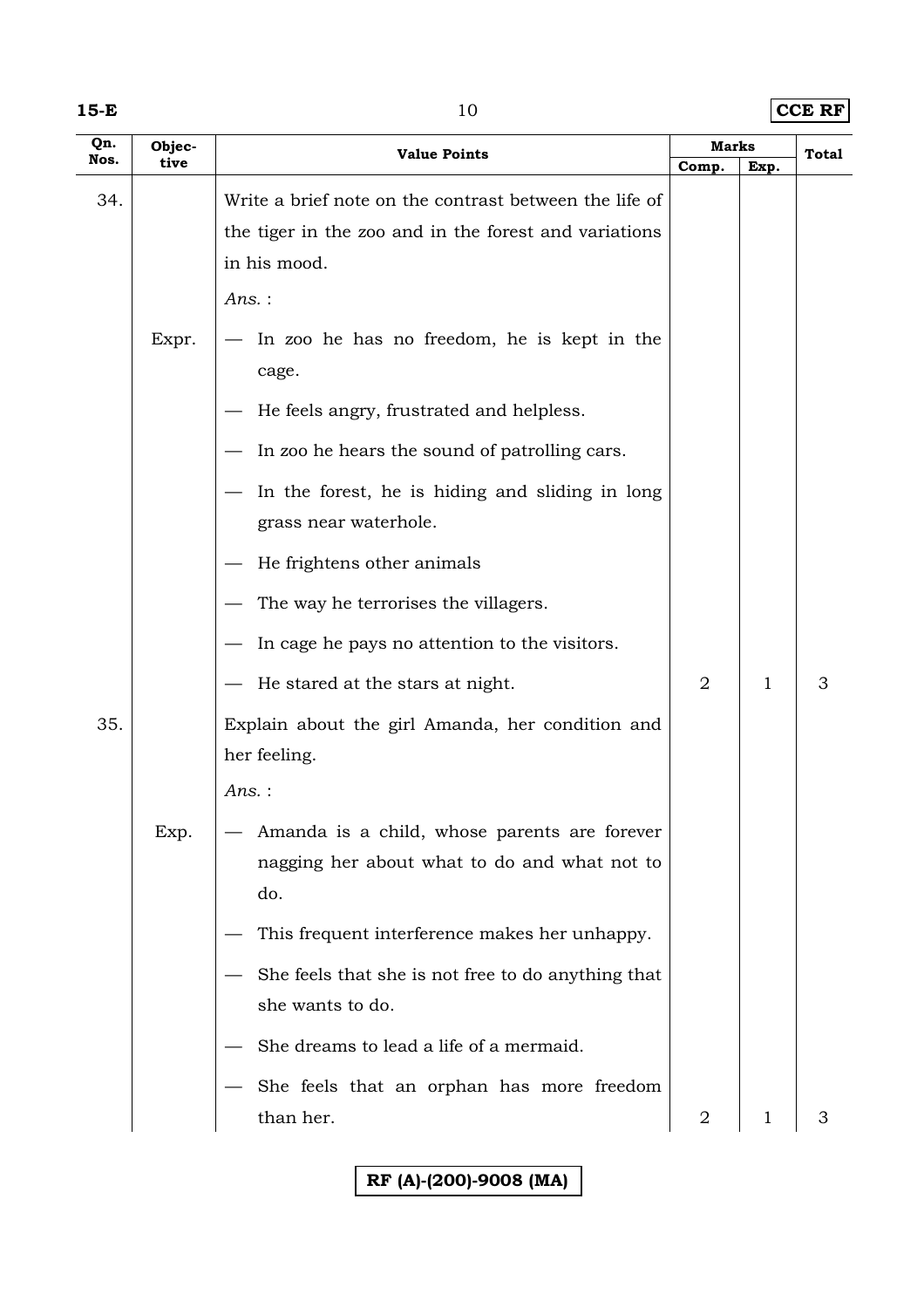| $ CCE$ RF $ $ | 15-E |
|---------------|------|
|               |      |

| Qn.  | Objec- | <b>Value Points</b>                             |                | <b>Marks</b> |              |
|------|--------|-------------------------------------------------|----------------|--------------|--------------|
| Nos. | tive   |                                                 | Comp.          | Exp.         | <b>Total</b> |
| 36.  |        | How does Anne Frank give a brief sketch of her  |                |              |              |
|      |        | family?                                         |                |              |              |
|      |        | <b>OR</b>                                       |                |              |              |
|      |        | How did the young seagull react when it reached |                |              |              |
|      |        | the green sea?                                  |                |              |              |
|      |        | $Ans.$ :                                        |                |              |              |
|      | Comp.  | Anne's father married at 36.                    |                |              |              |
|      |        | Her mother was 25 at that time.                 |                |              |              |
|      |        | Her sister Margot, was born in Frankfurt in     |                |              |              |
|      |        | Germany in 1926.                                |                |              |              |
|      |        | Anne was born on 12 June 1929.                  |                |              |              |
|      |        | She lived in Frankfurt until she was four.      |                |              |              |
|      |        | Father emigrated to Holland in 1933.            |                |              |              |
|      |        | Margot and Anne were sent to Achen to stay      |                |              |              |
|      |        | with their grandmother.                         |                |              |              |
|      |        | Margot went to Holland in December and Anne     |                |              |              |
|      |        | in February.                                    | $\overline{2}$ | 1            | 3            |
|      |        | <b>OR</b>                                       |                |              |              |
|      | Comd.  | He dropped his legs to stand in the green sea.  |                |              |              |
|      |        | His legs sank into it.                          |                |              |              |
|      |        | He screamed with fright and attempted to rise   |                |              |              |
|      |        | again                                           |                |              |              |
|      |        | His feet sank into the green sea and then his   |                |              |              |
|      |        | belly touched it.                               |                |              |              |
|      |        | He sank no further.                             |                |              |              |
|      |        | He was floating on it.                          |                |              |              |
|      |        | Around him his family was praising, offering    |                |              |              |
|      |        | him scraps of dog fish.                         | $\overline{2}$ | 1            | 3            |
|      |        | RF (A)-(200)-9008 (MA)                          |                |              | Turn over    |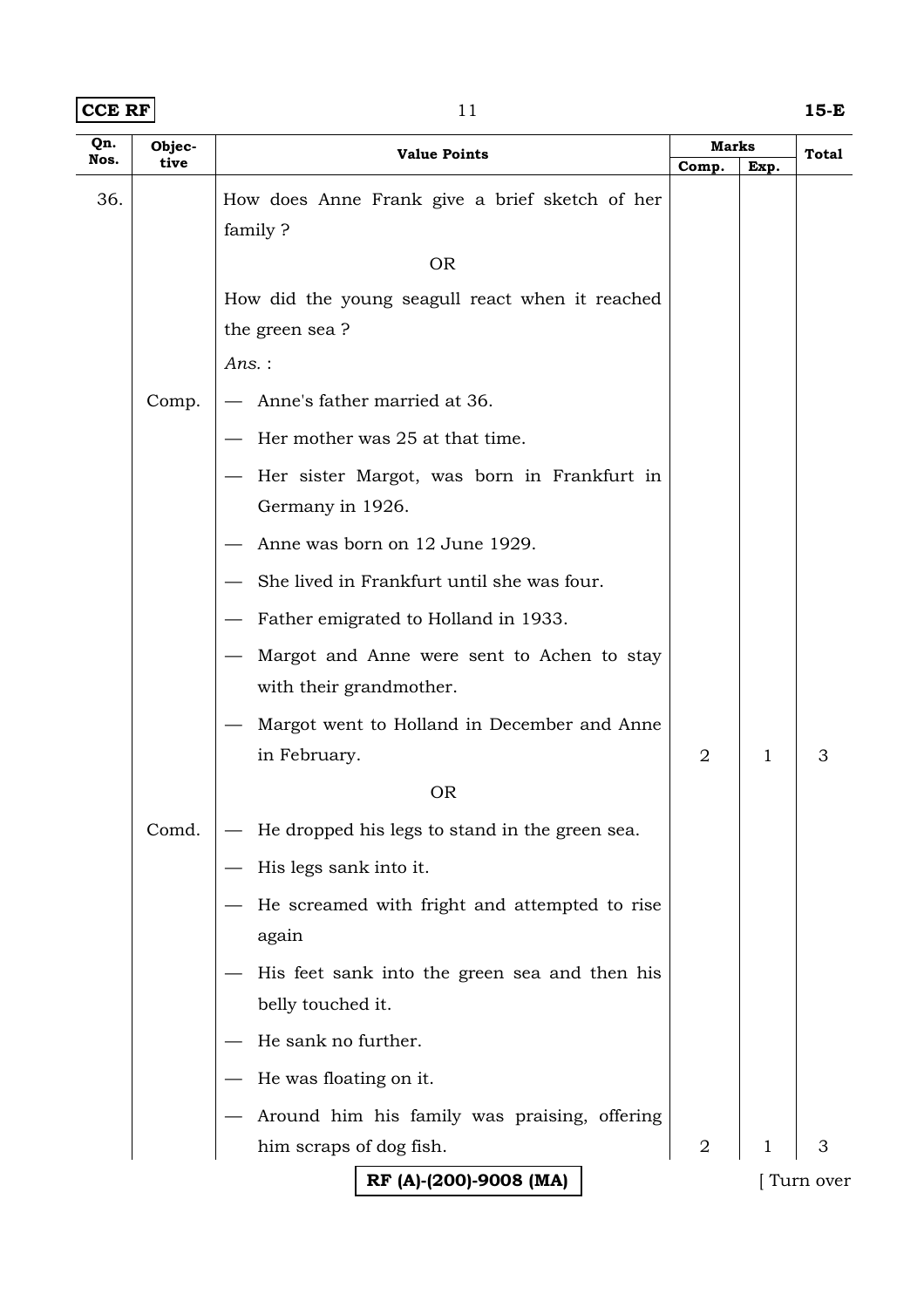**15-E**  $12$  **CCE RF** 

| Qn.<br>Nos. | Objec-<br>tive | <b>Value Points</b>                                              | Marks          |      | Total |
|-------------|----------------|------------------------------------------------------------------|----------------|------|-------|
| VIII.       |                | Explain with reference to the context : $4 \times 3 = 12$        | Comp.          | Exp. |       |
| 37.         |                | "There's no one who can help us. We'll all go hungry             |                |      |       |
|             |                | this year."                                                      |                |      |       |
|             |                | $Ans.$ :                                                         |                |      |       |
|             | Exp.           | A letter to God : G. L. Fuentes                                  |                |      |       |
|             |                | Lencho says to his family members.                               |                |      |       |
|             |                |                                                                  |                |      |       |
|             |                | Rain and the hailstorm started.                                  |                |      |       |
|             |                | Lencho's family was happy.                                       |                |      |       |
|             |                | But for an hour the hail rained on the house,                    |                |      |       |
|             |                | the garden, the hillside, the cornfield.                         |                |      |       |
|             |                | Not a leaf remained on the trees.                                |                |      |       |
|             |                | The corn was totally destroyed.                                  | $\overline{2}$ | 1    | 3     |
| 38.         |                | "Sixty pairs all lined up in my closet."                         |                |      |       |
|             |                | Ans.:                                                            |                |      |       |
|             | Exp.           | The Hundred Dresses : Eleanor Estes.                             |                |      |       |
|             |                | Wanda Petronski says to Peggie.                                  |                |      |       |
|             |                | Peggie and Maddie were making fun of Wanda                       |                |      |       |
|             |                | for her old faded blue dress along with her                      |                |      |       |
|             |                | typical name.                                                    |                |      |       |
|             |                | After asking about her dresses Peggy asked                       |                |      |       |
|             |                | about Wanda's shoes                                              |                |      |       |
|             |                | Wanda told this at that time.                                    | $\overline{2}$ | 1    | 3     |
| 39.         |                | He senses his first responsibility in a world of<br>possessions. |                |      |       |
|             |                | $Ans.$ :                                                         |                |      |       |
|             | Exp.           | The Ball Poem: John Berryman.                                    |                |      |       |
|             |                | He lost a ball with which he was emotionally                     |                |      |       |
|             |                | attached.                                                        |                |      |       |
|             |                | RF (A)-(200)-9008 (MA)                                           |                |      |       |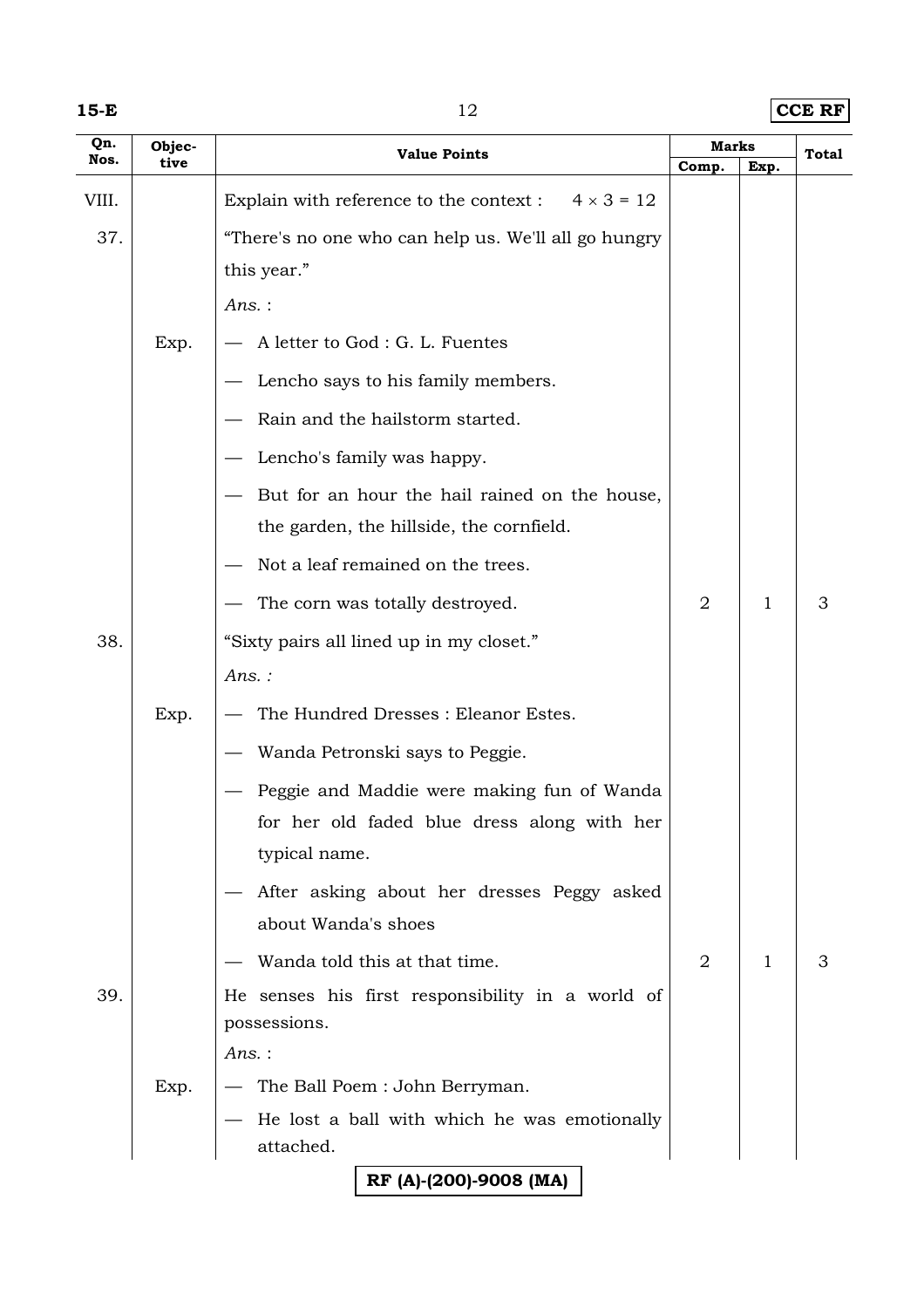| $ CCE$ RF $ $ | ∸ | 15-E |
|---------------|---|------|
|               |   |      |

| Qn.<br>Nos. | Objec- | <b>Value Points</b>                                                                                                                                                                                                                                                                             |                | Marks          |   |
|-------------|--------|-------------------------------------------------------------------------------------------------------------------------------------------------------------------------------------------------------------------------------------------------------------------------------------------------|----------------|----------------|---|
|             | tive   |                                                                                                                                                                                                                                                                                                 | Comp.          | Exp.           |   |
| 40.         |        | He could buy a new ball but it was worthless.<br>After losing the ball the boy sensed his<br>responsibility to take care of his possessions.<br>But Custard cried for a nice safe cage.                                                                                                         | 2              | 1              | 3 |
|             | Exp.   | Ans. :<br>The Tale of custard the Dragon; Ogden Nash.<br>- Belinda lived in a house with her pet animals, a<br>kitten, a mouse, a dog, a wagon and a dragon.<br>She called her pet animals with particular<br>names.<br>Belinda was brave, Ink and Blink can chase the<br>lion down the stairs. |                |                |   |
|             |        | Mustard was as brave as tiger.<br>Finally she was telling the quality of the<br>Custard, the dragon.                                                                                                                                                                                            | 2              | 1              | З |
| IX.         |        | $1 \times 4 = 4$<br>Quote from memory:                                                                                                                                                                                                                                                          |                |                |   |
| 41.         | Rem.   | <b>OR</b><br>Ans. :<br>Some say the world will end in fire                                                                                                                                                                                                                                      |                |                |   |
|             |        | Some say in ice.<br>From what I've tasted of desire<br>I hold with those who favour fire.                                                                                                                                                                                                       | $\overline{2}$ | $\overline{2}$ |   |
|             |        | <b>OR</b>                                                                                                                                                                                                                                                                                       |                |                |   |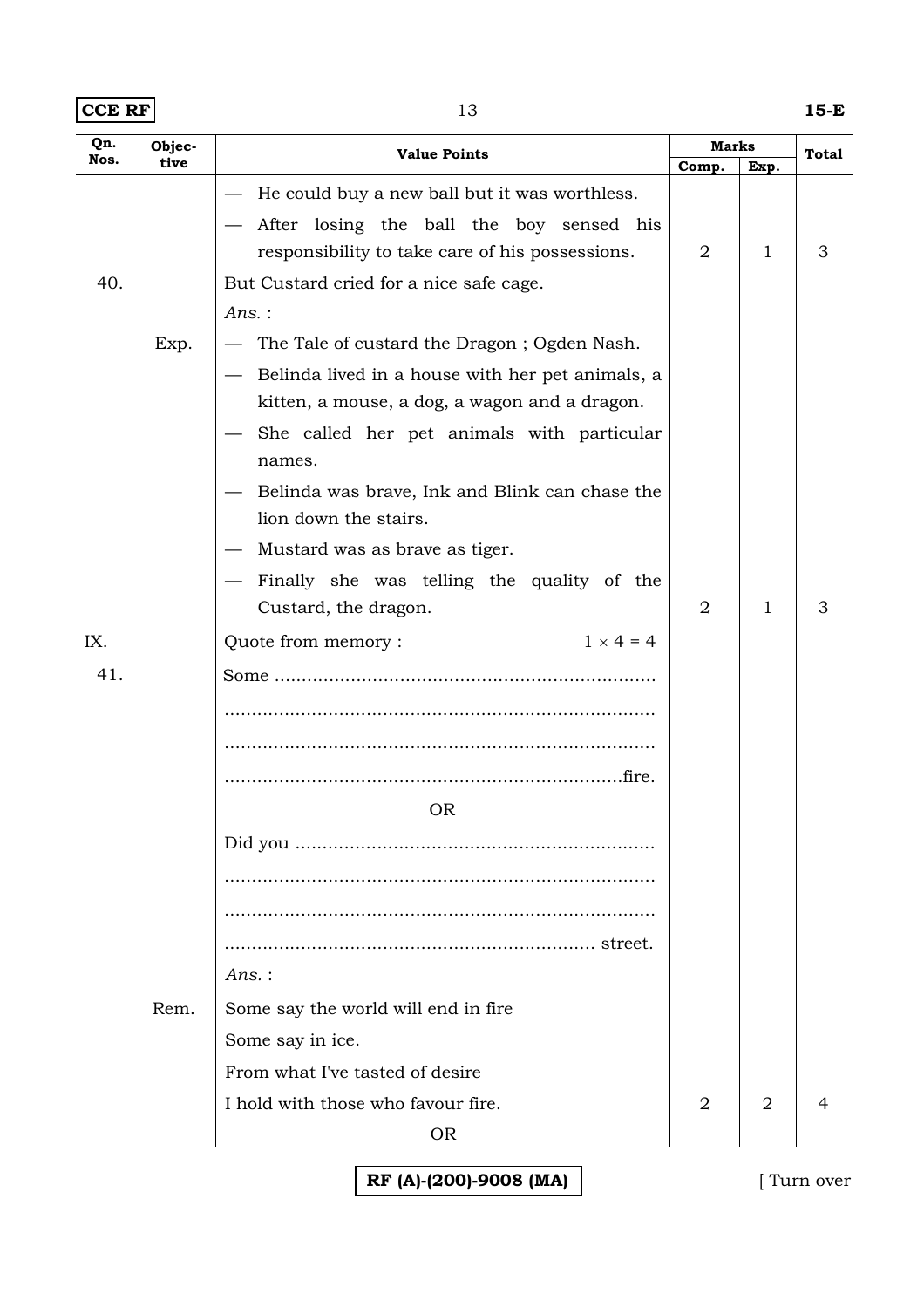**15-E**  $14$  **CCE RF** 

| Qn.  | Objec- | <b>Value Points</b>                                                                                                                           |                | <b>Marks</b>   |       |
|------|--------|-----------------------------------------------------------------------------------------------------------------------------------------------|----------------|----------------|-------|
| Nos. | tive   |                                                                                                                                               | Comp.          | Exp.           | Total |
|      |        | Did you finish your homework, Amanda ?                                                                                                        |                |                |       |
|      |        | Did you tidy your room, Amanda?                                                                                                               |                |                |       |
|      |        | I thought I told you to clean your shoes, Amanda !                                                                                            |                |                |       |
|      |        | I am an orphan, roaming the street.                                                                                                           | $\overline{2}$ | $\overline{2}$ | 4     |
| X.   |        | Answer the following questions in seven-eight<br>$3 \times 4 = 12$<br>sentences each :                                                        |                |                |       |
| 42.  |        | How does the poet compare and contrast the                                                                                                    |                |                |       |
|      |        | qualities of animals with that of human beings?                                                                                               |                |                |       |
|      |        | <b>OR</b>                                                                                                                                     |                |                |       |
|      |        | Write the summary of the poem "The Ball Poem".                                                                                                |                |                |       |
|      |        | $Ans.$ :                                                                                                                                      |                |                |       |
|      | Comp.  | Animals are placid and self controlled                                                                                                        |                |                |       |
|      |        | The poet stood long observing them.                                                                                                           |                |                |       |
|      |        | They do not sweat, do not feel sorry about their<br>condition.                                                                                |                |                |       |
|      |        | They do not spend sleepless nights.                                                                                                           |                |                |       |
|      |        | They do not discuss over their duty to God.                                                                                                   |                |                |       |
|      |        | They are satisfied, they do not have the greed to<br>own so many things.                                                                      |                |                |       |
|      |        | They do not kneel in front of others                                                                                                          |                |                |       |
|      |        | No one of them is disrespectable, unhappy.                                                                                                    |                |                |       |
|      |        | The poet wonders that, all the good qualities<br>which were dropped by the human beings are<br>still active in the animals so they are happy. | 2              | 2              |       |
|      |        | <b>OR</b>                                                                                                                                     |                |                |       |
|      | Comp.  | The boy was playing with his ball.                                                                                                            |                |                |       |
|      |        | The ball went merrily bouncing down the street                                                                                                |                |                |       |
|      |        | in the water.                                                                                                                                 |                |                |       |
|      |        | He lost the ball with which he was emotionally<br>attached.                                                                                   |                |                |       |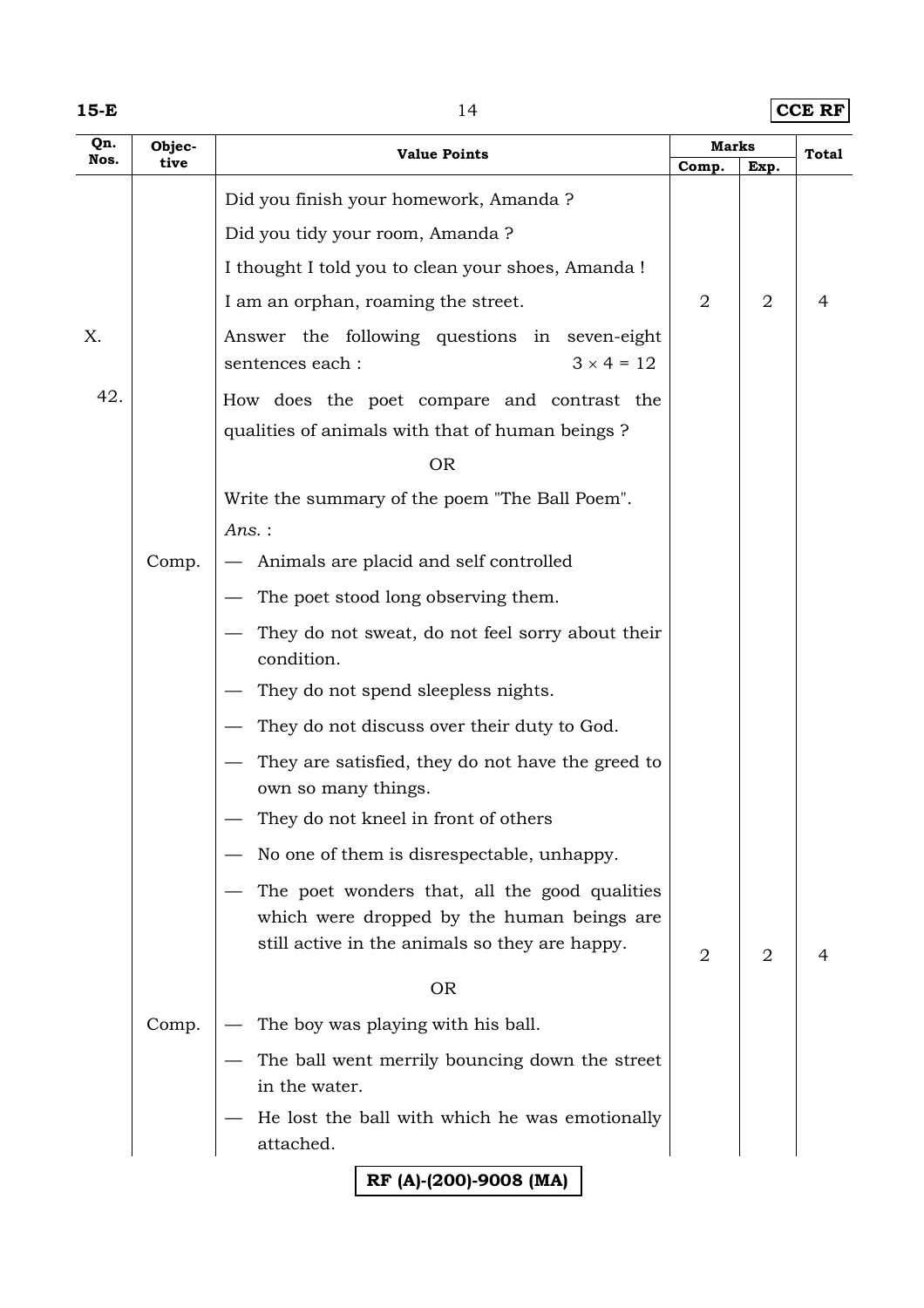| $ CCE$ RF $ $ | ∸ | 15-E |
|---------------|---|------|
|               |   |      |

| Qn.<br>Nos. | Objec- | <b>Value Points</b>                                                                         | <b>Marks</b>   |                | Total |
|-------------|--------|---------------------------------------------------------------------------------------------|----------------|----------------|-------|
|             | tive   |                                                                                             | Comp.          | Exp.           |       |
|             |        | He could buy a new ball, which doesn't cost so<br>much but it was worthless.                |                |                |       |
|             |        | After losing his ball the boy sensed his<br>responsibility to take care of his possessions. | 2              | $\overline{2}$ | 4     |
| 43.         |        | Narrate the incident of the pilot when he was stuck                                         |                |                |       |
|             |        | in the storm.                                                                               |                |                |       |
|             |        | <b>OR</b>                                                                                   |                |                |       |
|             |        | Why was Nelson Mandela overwhelmed with a sense                                             |                |                |       |
|             |        | of history ? How did he succeed in ending the                                               |                |                |       |
|             |        | Apartheid in South Africa?                                                                  |                |                |       |
|             |        | Ans.:                                                                                       |                |                |       |
|             | Comp.  | - When the pilot started his flight the sky was<br>clear, everything was going well.        |                |                |       |
|             |        | When he left Paris 150 kilometres behind, he                                                |                |                |       |
|             |        | saw clouds, storm clouds, huge clouds.                                                      |                |                |       |
|             |        | The clouds appeared like black mountains.                                                   |                |                |       |
|             |        | The fuel was less, he wasn't in the mood to go<br>back, so he went straight into the storm. |                |                |       |
|             |        | The aeroplane jumped and twisted in the air.                                                |                |                |       |
|             |        | The compass was out of control and there was<br>no answer from Paris control room.          |                |                |       |
|             |        | He saw a black aeroplane, saw the pilot in that<br>plane telling him to follow.             |                |                |       |
|             |        | He followed him and safely reached England.                                                 |                |                |       |
|             |        | When he reached there, there wasn't any sign of<br>another aeroplane.                       |                |                |       |
|             |        | The control room denied the presence of any                                                 |                |                |       |
|             |        | other plane in the storm.                                                                   | $\overline{2}$ | $\overline{2}$ |       |
|             |        | <b>OR</b>                                                                                   |                |                |       |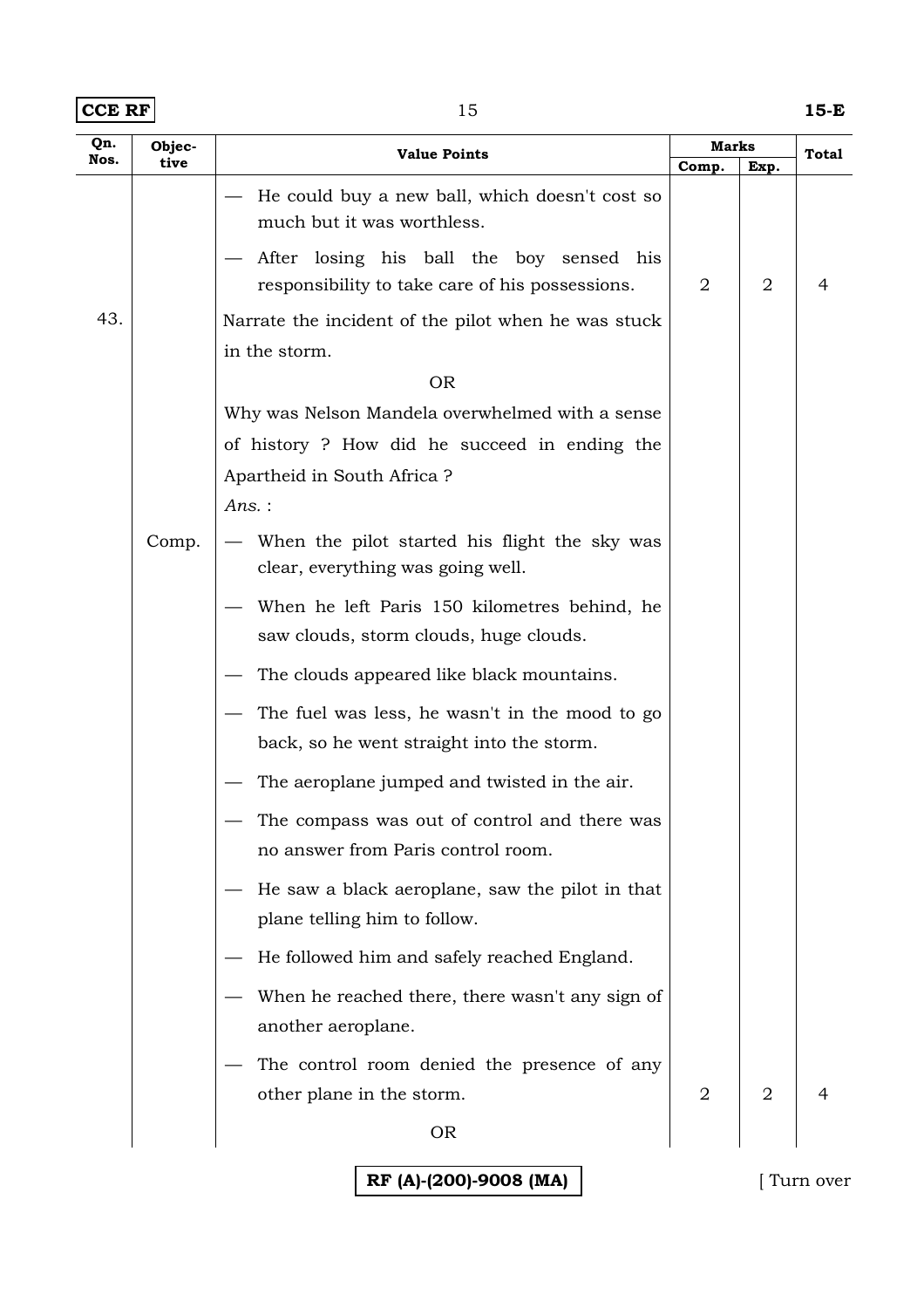**15-E**  $|CCE$  RF

| Qn.<br>Nos. | Objec-<br>tive | <b>Value Points</b>                                                                                                                                                                              | <b>Marks</b> |                | <b>Total</b> |
|-------------|----------------|--------------------------------------------------------------------------------------------------------------------------------------------------------------------------------------------------|--------------|----------------|--------------|
|             |                | The oath taking ceremony of Nelson Mandela,<br>the first black president of South Africa.                                                                                                        | Comp.        | Exp.           |              |
|             |                | Dignitories of 140 countries came to attend<br>that.                                                                                                                                             |              |                |              |
|             |                | In the first decade of 20th century the white<br>skinned<br>erected<br>system<br>of<br>racial<br>$\mathbf a$<br>discrimination against the dark skinned people.<br>This was called an Apartheid. |              |                |              |
|             |                | Nelson Mandela joined the National Congress<br>party.                                                                                                                                            |              |                |              |
|             |                | First he wanted the freedom for himself and<br>then for all his people.                                                                                                                          |              |                |              |
|             |                | He carried on years of struggle to get freedom.                                                                                                                                                  |              |                |              |
|             |                | Finally when he became the President of South                                                                                                                                                    |              |                |              |
|             |                | Africa, he promised to give his country freedom                                                                                                                                                  |              |                |              |
|             |                | from poverty and discrimination.                                                                                                                                                                 | 2            | $\overline{2}$ | 4            |
| 44.         |                | How did the girls know that Wanda liked them even                                                                                                                                                |              |                |              |
|             |                | though they had teased her?                                                                                                                                                                      |              |                |              |
|             |                | <b>OR</b>                                                                                                                                                                                        |              |                |              |
|             |                | Write a brief note on the origin of the Coorg people.<br>Ans.:                                                                                                                                   |              |                |              |
|             | Exp.           | The girls, especially Peggie used to tease and<br>make fun of Wanda for her single faded dress<br>and her peculiar name.                                                                         |              |                |              |
|             |                | Wanda's family left that place and moved to a<br>bigger city.                                                                                                                                    |              |                |              |
|             |                | Peggie and Maddie went to her home to stop her<br>but it was late.                                                                                                                               |              |                |              |
|             |                | They wrote a letter to Wanda and informed her<br>that she had won the drawing competition.                                                                                                       |              |                |              |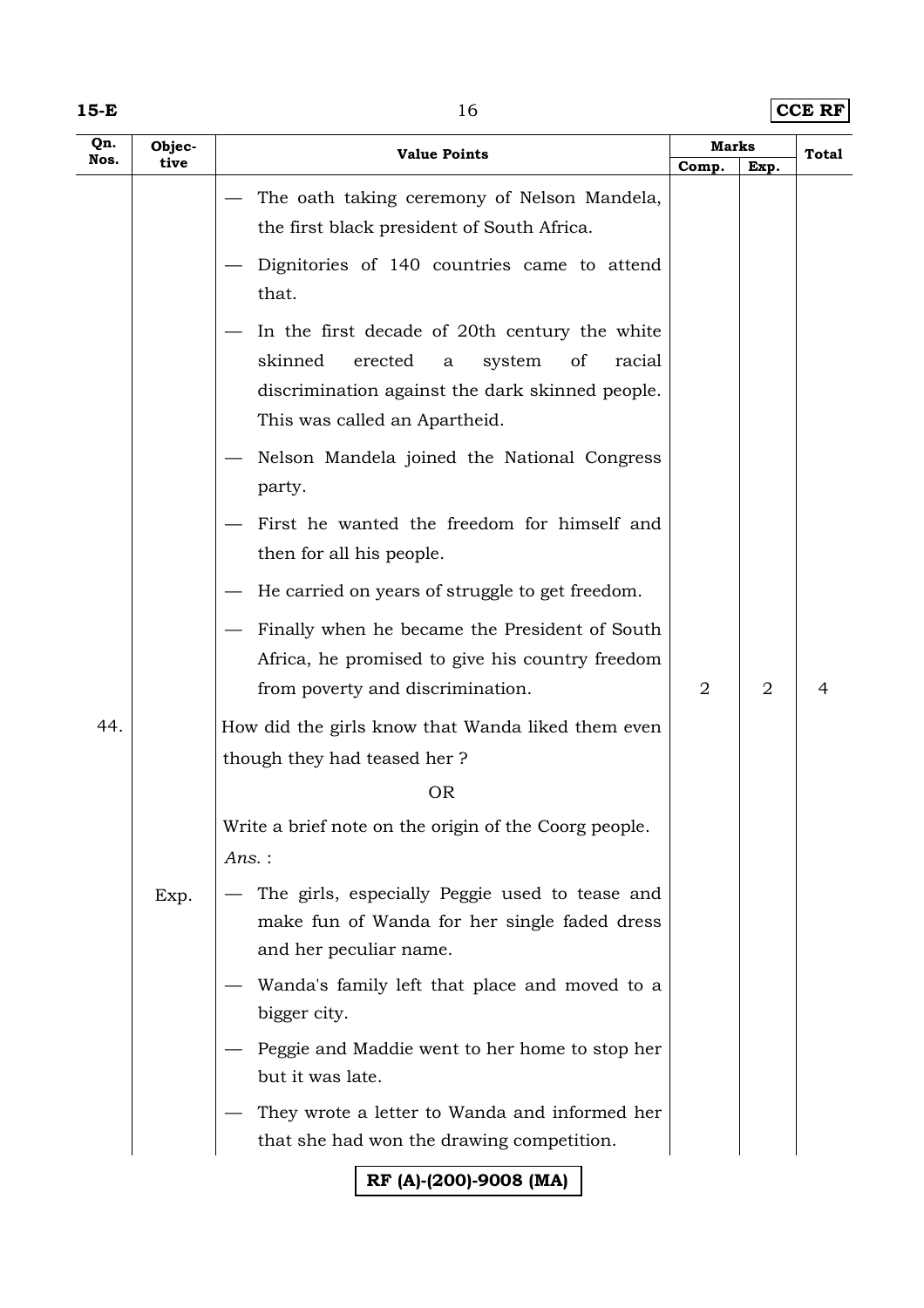| $ CCE$ RF $ $ | 15-E |
|---------------|------|
|               |      |

| Qn.  | Objec- | <b>Value Points</b>                                                                                                                                                                                              | Marks          |                |   | Total |
|------|--------|------------------------------------------------------------------------------------------------------------------------------------------------------------------------------------------------------------------|----------------|----------------|---|-------|
| Nos. | tive   |                                                                                                                                                                                                                  | Comp.          | Exp.           |   |       |
|      |        | After so many days Miss Mason brought a letter<br>to the class and read it.                                                                                                                                      |                |                |   |       |
|      |        | In that letter she wrote about her school and<br>she missed the teacher and room thirteen.                                                                                                                       |                |                |   |       |
|      |        | She wrote that the teacher should distribute the<br>drawings among the girls.                                                                                                                                    |                |                |   |       |
|      |        | She mentioned special dresses for Peggie and<br>Maddie.                                                                                                                                                          |                |                |   |       |
|      |        | When they observed the drawings properly they<br>found their own faces in those drawings.                                                                                                                        | $\overline{2}$ | $\overline{2}$ | 4 |       |
|      |        | <b>OR</b>                                                                                                                                                                                                        |                |                |   |       |
|      | Exp.   | The independent people of Coorg are possibly of<br>Greek or Arabic descent.                                                                                                                                      |                |                |   |       |
|      |        | As one story tells, a part of Alexander's army<br>moved south along the coasts and settled there<br>when return became impractical.                                                                              |                |                |   |       |
|      |        | These people married amongst the locals and<br>their culture is apparent in the<br>martial<br>tradition.                                                                                                         |                |                |   |       |
|      |        | Marriage and religious rites which are different<br>from the Hindu mainstream.                                                                                                                                   |                |                |   |       |
|      |        | The theory of Arab origin draws support from<br>the long, black coat with an embroidered waist-<br>belt worn by the Kodavus, known as 'Kuppia', it<br>resembles the 'Kuffia' worn by the Arabs and<br>the Kurds. | 2              | 2              | 4 |       |
| XI.  |        | Read the following passage carefully and answer the<br>questions given below :                                                                                                                                   |                |                |   |       |
| 45.  |        | Samskrit, however, proved a harder task.<br>In<br>Samskrit, I thought, everything had to be learnt by                                                                                                            |                |                |   |       |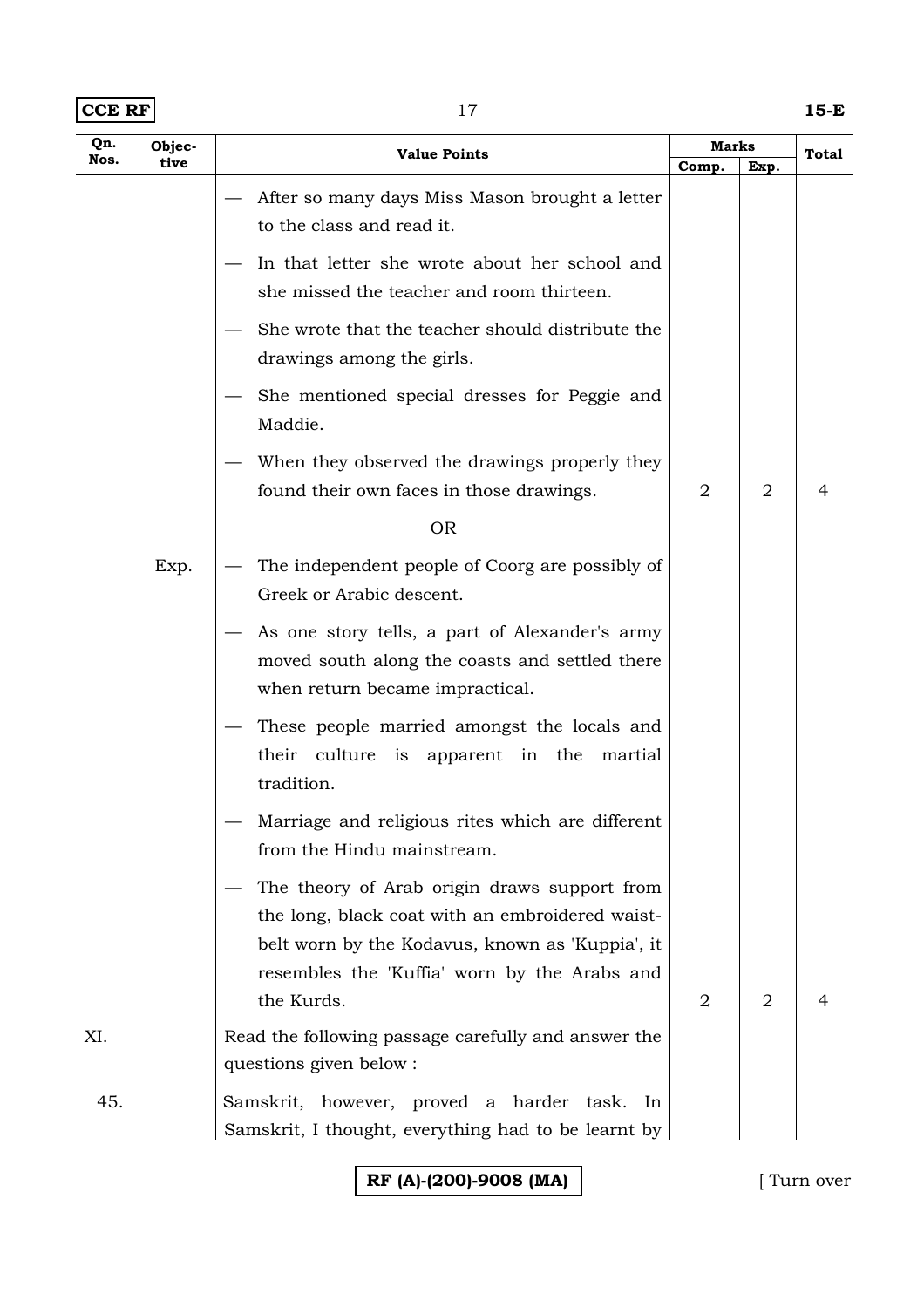**15-E**  $18$  **CCE RF** 

| Nos.<br>tive<br>Comp.<br>Exp.<br>heart. The teacher was a hard task master. There<br>was a sort of rivalry going on between the Samskrit<br>and the Persian teachers. The Persian teacher was<br>lenient.<br>The<br>students used to talk among<br>themselves that Persian was very easy and the<br>Persian teacher was good and considerate to the<br>students. The easiness tempted me and one day I<br>sat in the Persian class. The Samskrit teacher was<br>grieved. He called me to his side and said "If you<br>have any difficulty, why not come to me? I want to |
|--------------------------------------------------------------------------------------------------------------------------------------------------------------------------------------------------------------------------------------------------------------------------------------------------------------------------------------------------------------------------------------------------------------------------------------------------------------------------------------------------------------------------------------------------------------------------|
|                                                                                                                                                                                                                                                                                                                                                                                                                                                                                                                                                                          |
|                                                                                                                                                                                                                                                                                                                                                                                                                                                                                                                                                                          |
|                                                                                                                                                                                                                                                                                                                                                                                                                                                                                                                                                                          |
|                                                                                                                                                                                                                                                                                                                                                                                                                                                                                                                                                                          |
|                                                                                                                                                                                                                                                                                                                                                                                                                                                                                                                                                                          |
|                                                                                                                                                                                                                                                                                                                                                                                                                                                                                                                                                                          |
|                                                                                                                                                                                                                                                                                                                                                                                                                                                                                                                                                                          |
|                                                                                                                                                                                                                                                                                                                                                                                                                                                                                                                                                                          |
|                                                                                                                                                                                                                                                                                                                                                                                                                                                                                                                                                                          |
|                                                                                                                                                                                                                                                                                                                                                                                                                                                                                                                                                                          |
| teach students interestingly, and to the best of my                                                                                                                                                                                                                                                                                                                                                                                                                                                                                                                      |
| ability. You should not lose heart. Come and sit in                                                                                                                                                                                                                                                                                                                                                                                                                                                                                                                      |
| my class".                                                                                                                                                                                                                                                                                                                                                                                                                                                                                                                                                               |
| Gandhiji writes "Today I cannot but think with                                                                                                                                                                                                                                                                                                                                                                                                                                                                                                                           |
| gratitude of Krishnashankar Pandya. For, if I had                                                                                                                                                                                                                                                                                                                                                                                                                                                                                                                        |
| not acquired the little Samskrit that I learnt then, I                                                                                                                                                                                                                                                                                                                                                                                                                                                                                                                   |
| should have found it difficult to take any interest in                                                                                                                                                                                                                                                                                                                                                                                                                                                                                                                   |
| our sacred books".                                                                                                                                                                                                                                                                                                                                                                                                                                                                                                                                                       |
| Questions:                                                                                                                                                                                                                                                                                                                                                                                                                                                                                                                                                               |
| Why did Gandhiji sit one day in Persian class ?<br>a)                                                                                                                                                                                                                                                                                                                                                                                                                                                                                                                    |
| did<br>Gandhiji<br>b)<br>How<br>pay<br>gratitude<br>to                                                                                                                                                                                                                                                                                                                                                                                                                                                                                                                   |
| Krishnashankar Pandya?                                                                                                                                                                                                                                                                                                                                                                                                                                                                                                                                                   |
| Ans. :                                                                                                                                                                                                                                                                                                                                                                                                                                                                                                                                                                   |
| - The Persian teacher was lenient.<br>Comp.<br>a)                                                                                                                                                                                                                                                                                                                                                                                                                                                                                                                        |
| — The students used to talk among themselves                                                                                                                                                                                                                                                                                                                                                                                                                                                                                                                             |
| that Persian was very easy and the Persian                                                                                                                                                                                                                                                                                                                                                                                                                                                                                                                               |
| teacher was good and considerate to the                                                                                                                                                                                                                                                                                                                                                                                                                                                                                                                                  |
| students.                                                                                                                                                                                                                                                                                                                                                                                                                                                                                                                                                                |
| - The easiness tempted him.<br>$\overline{2}$<br>2                                                                                                                                                                                                                                                                                                                                                                                                                                                                                                                       |
| - Gandhiji said that he thought with gratitude<br>b)                                                                                                                                                                                                                                                                                                                                                                                                                                                                                                                     |
| of Krishnashankar Pandya. For, if he had                                                                                                                                                                                                                                                                                                                                                                                                                                                                                                                                 |
| not acquired the little Samskrit that he had                                                                                                                                                                                                                                                                                                                                                                                                                                                                                                                             |
| learnt then, he would have found it difficult                                                                                                                                                                                                                                                                                                                                                                                                                                                                                                                            |
| to take any interest in our sacred books.<br>2<br>2                                                                                                                                                                                                                                                                                                                                                                                                                                                                                                                      |
| RF (A)-(200)-9008 (MA)                                                                                                                                                                                                                                                                                                                                                                                                                                                                                                                                                   |